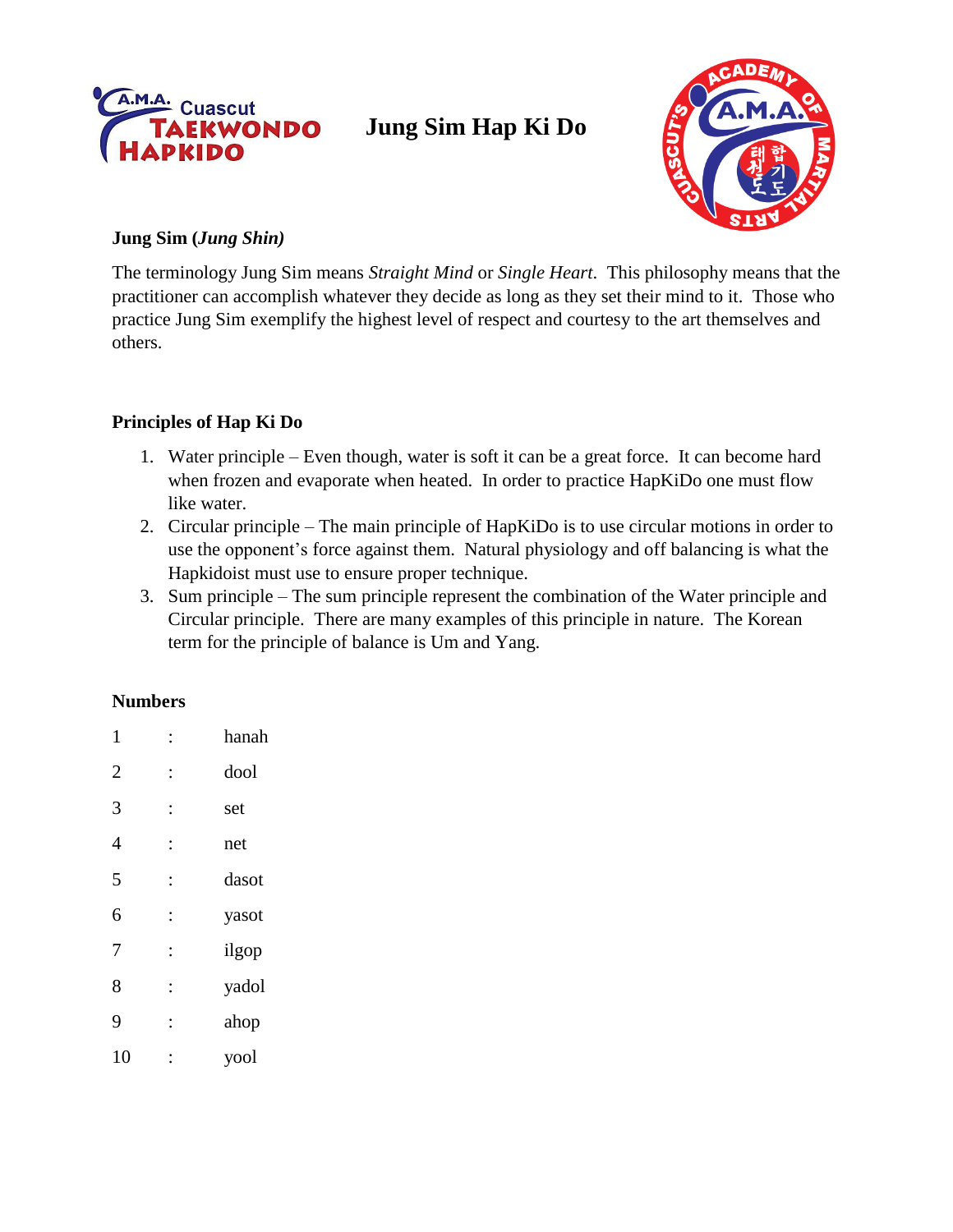## **Belt Requirements**

#### **Orange Belt (9th Gup) (4 months)**

- $\bullet$  HapKiDo Basic
- Kicking Front Snap Kick (Aup Chagi), Outside Crescent Kick (Bahndall Chagi), Inside Crescent Kick (Bahn dolrya chagi).
- Falling Front Fall
- Dan Jong Breathing 1

## **High Orange Belt (8th Gup) (4 months)**

- HapKiDo Inhand
- Kicking Side Kick (Yup Chagi), Back Kick (Dwi Chagi), Hammer Kick (Nerio Chagi)
- $\bullet$  Falling Side fall
- Dan Jong Breathing 2

## **Yellow (7th Gup) (4 months)**

- $\bullet$  HapKiDo Cross grip
- Kicking Turn Kick (Aup Dolyo Chagi), Hook Kick (Golro Chagi)
- Falling Back Fall
- Dan Jong Breathing 3

## **High Yellow (6th Gup) (4 months)**

- $\bullet$  HapKiDo Cloth
- Kicking Back Hook Kick (Dwi Dolrya Chagi), Spin Kick (Hoohrio Chagi)
- Falling Side Fall multiple people
- *Ogoshi* (Hip throw)
- *Osotogari* (Major outside sweep)
- *Ouchigari* (Major outside reap)
- Terminology Counting  $1-10$

## **Green (5th Gup) (4 months)**

- $\bullet$  HapKiDo Behind
- Kicking Jumping Combinations
- Hanpal Ubochigi / *Ippon seonagi* (Shoulder throw)
- Horihoorigi / *Harai goshi* (Major hip sweep)